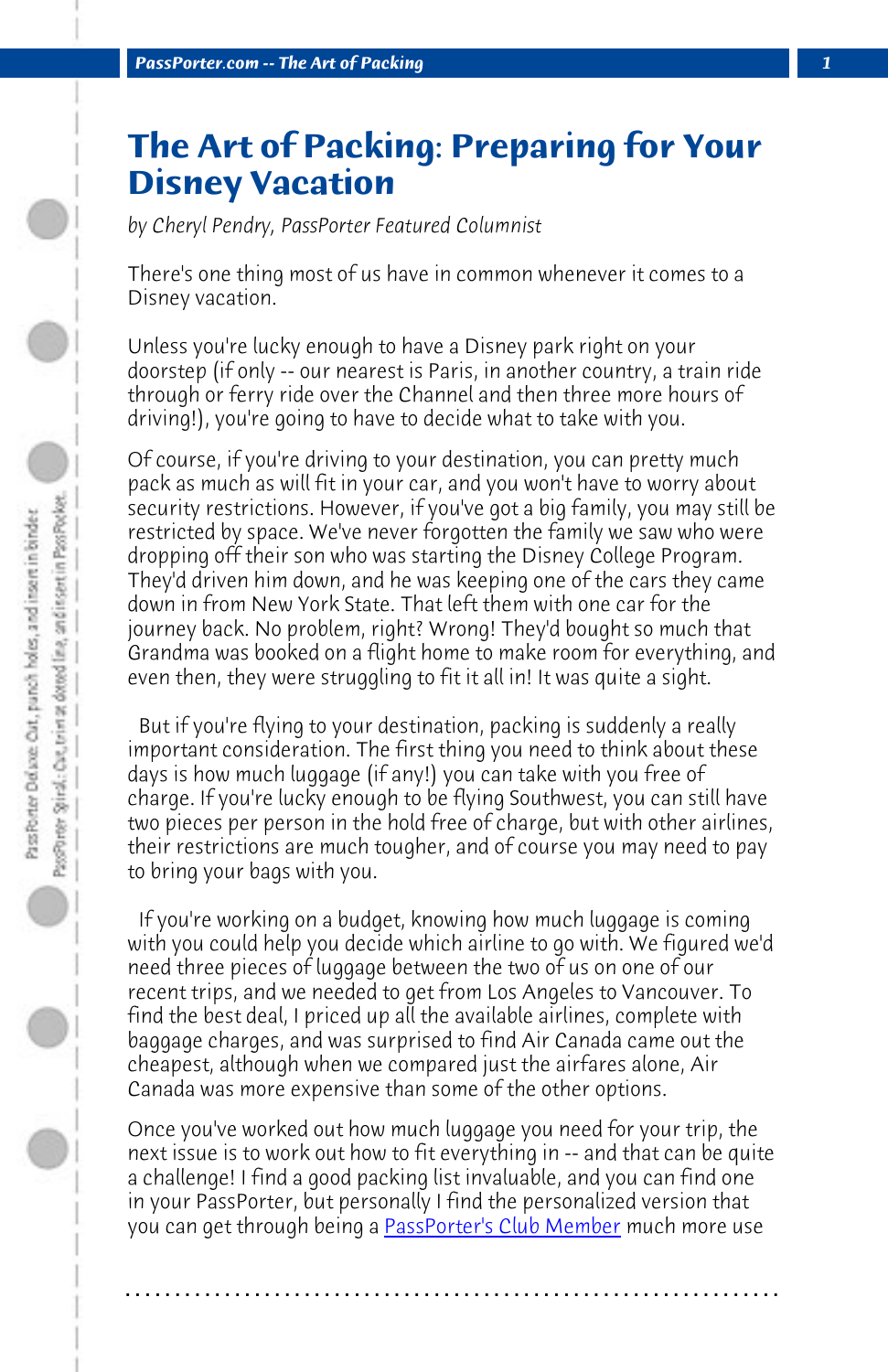*PassPorter.com -- The Art of Packing (continued) 2*

to me. I just need t[o go through every item on t](http://www.passporterboards.com)here, and tick it off, and then I know that I'm pretty much set.

 If you're going away for more than a few days, you want to think about doing laundry while you're there. If you do, this immediately reduces the amount of clothes you'll need to take with you. We usually plan on doing some washing at least once a week while we're away, so we never need more than a week's supply with us.

 Another important thing to do is to look carefully at the weather forecast for your trip. Don't just consider the daytime highs, but think about how cold it may get at night. Florida in the winter can be unforgiving. We've seen nights in the high 20s and low 30s on most of our December visits, which means valuable space in the suitcase taken up with layers, including sweatshirts, coats, gloves, and hats. It's also worth looking in your PassPorter (because you do have one, don't you?!) for the average temperatures during your visit, to give you an idea. You can also ask on the **PassPorter message boards** if you're not sure about the usual weather during the time of your next trip as well.

 Something else that's worth thinking about when you're packing is whether you're going to need any fancy clothes. For example, are you cruising with Disney and will you want formalwear, or are you going to one of Walt Disney World's Signature restaurants? In which case, you may want a nice set of clothes for those experiences. Whatever you do, don't forget about the footwear to go with those outfits. I've made that mistake, taking, for example, a lovely pair of white shoes that went very nicely with my dresses, but they looked slightly out of place with a pair of black pants!

 Moving away from clothes, don't forget electrical items. Cameras are obvious, but without the battery, charger, and memory sticks to go with them, they won't be much use on their own! If you're taking a few electrical items with you (and it's easily done these days with phones, mobile devices such as laptops, and tablets), you might want to consider taking a power strip.

 If you're an over-packer, like me, then first you need to realize that, and then you can tackle the problem. Knowing that's a problem of mine, I tend to use the principle of putting to one side everything that I think I'm going to need, then I have another look through it quite carefully, and decide what I can do without. If there are say, six different tops, do I need all of them, or can I make do with five? If you go through this process with almost every item you pack, then you'll find that there are a fair few items you can live without while you're gone.

**. . . . . . . . . . . . . . . . . . . . . . . . . . . . . . . . . . . . . . . . . . . . . . . . . . . . . . . . . . . . . . . . . .**